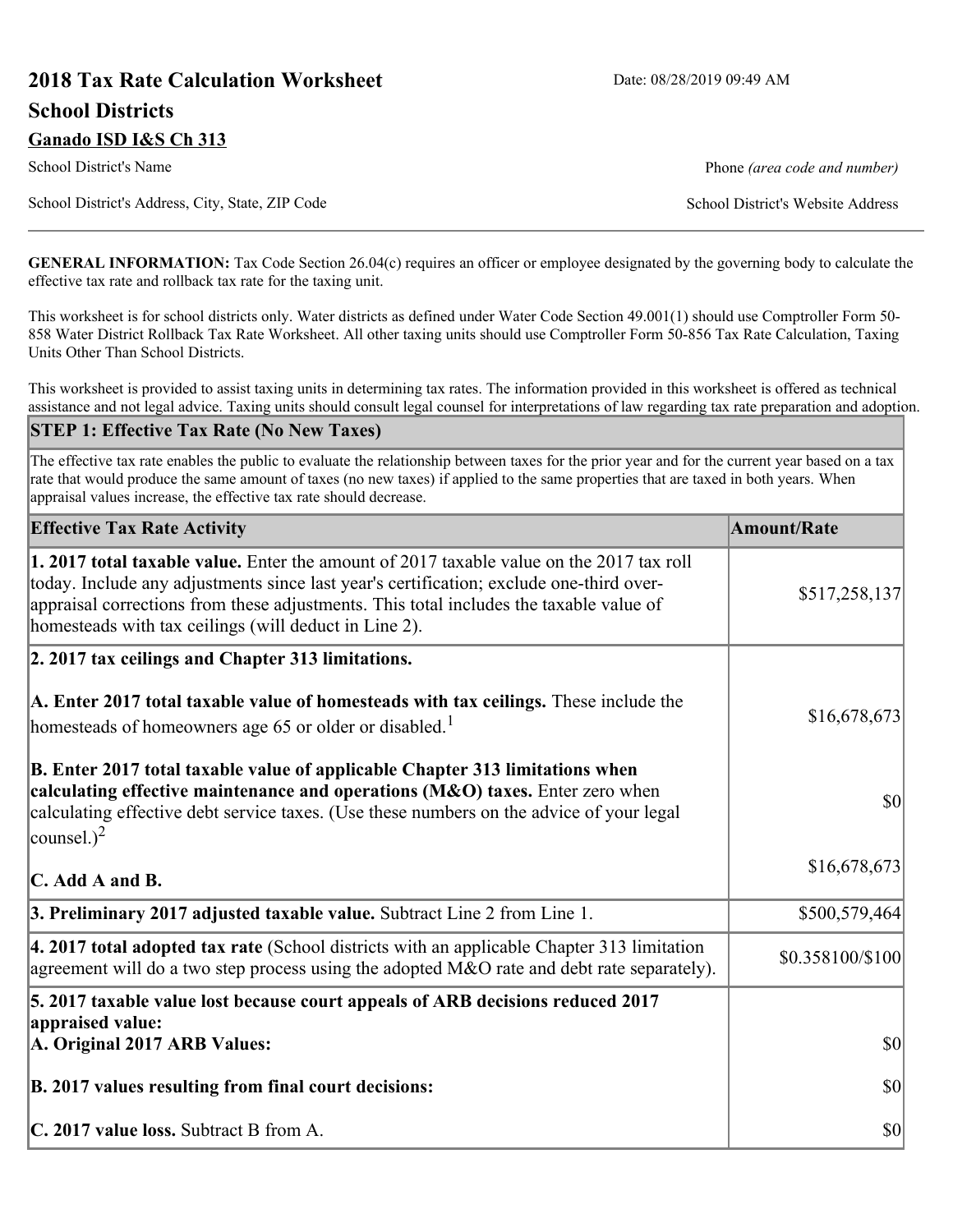| [6. 2017 taxable value, adjusted for court-ordered reductions. Add Line 3 and Line 5C.                                                                                                                                                                                                                                                                                                                                                                       | \$500,579,464 |
|--------------------------------------------------------------------------------------------------------------------------------------------------------------------------------------------------------------------------------------------------------------------------------------------------------------------------------------------------------------------------------------------------------------------------------------------------------------|---------------|
| 7. 2017 taxable value of property in territory the school deannexed after Jan. 1, 2017.<br>Enter the 2017 value of property in deannexed territory.                                                                                                                                                                                                                                                                                                          | $ 10\rangle$  |
| 8. 2017 taxable value lost because property first qualified for an exemption in 2018.<br>Note that lowering the amount or percentage of an existing exemption does not create a new<br>exemption or reduce taxable value. If the school district increased an original exemption, use<br>the difference between the original exempted amount and the increased exempted amount.<br>Do not include value lost due to freeport or goods-in-transit exemptions. |               |
| A. Absolute exemptions. Use 2017 market value:                                                                                                                                                                                                                                                                                                                                                                                                               | \$0           |
| <b>B. Partial exemptions.</b> 2018 exemption amount or 2018 percentage exemption times 2017<br>value:                                                                                                                                                                                                                                                                                                                                                        | \$55,152      |
| C. Value loss. Add A and B.                                                                                                                                                                                                                                                                                                                                                                                                                                  | \$55,152      |
| 9. 2017 taxable value lost because property first qualified for agricultural appraisal (1-<br>d or 1-d-1), timber appraisal, recreational/scenic appraisal or public access airport<br>special appraisal in 2018. Use only properties that qualified in 2018 for the first time; do<br>not use properties that qualified in 2017.                                                                                                                            |               |
| A. 2017 market value:                                                                                                                                                                                                                                                                                                                                                                                                                                        | $ 10\rangle$  |
| B. 2018 productivity or special appraised value:                                                                                                                                                                                                                                                                                                                                                                                                             | \$0           |
| C. Value loss. Subtract B from A.                                                                                                                                                                                                                                                                                                                                                                                                                            | $ 10\rangle$  |
| 10. Total adjustments for lost value. Add Lines 7, 8C and 9C.                                                                                                                                                                                                                                                                                                                                                                                                | \$55,152      |
| 11. 2017 adjusted taxable value. Subtract Line 10 from Line 6.                                                                                                                                                                                                                                                                                                                                                                                               | \$500,524,312 |
| 12. Adjusted 2017 taxes. Multiply Line 4 by Line 11 and divide by \$100.                                                                                                                                                                                                                                                                                                                                                                                     | \$1,792,377   |
| 13. Taxes refunded for years preceding tax year 2017. Enter the amount of taxes refunded<br>by the district for tax years preceding tax year 2017. Types of refunds include court<br>decisions, corrections and payment errors. Do not include refunds for tax year 2017. This<br>line applies only to tax years preceding tax year 2017.                                                                                                                    | \$10,101      |
| 14. Adjusted 2017 taxes with refunds. Add Lines 12 and 13.                                                                                                                                                                                                                                                                                                                                                                                                   | \$1,802,478   |
| 15. Total 2018 taxable value on the 2018 certified appraisal roll today. This value<br>includes only certified values and includes the total taxable value of homesteads with tax<br>ceilings (will deduct in Line 17). These homesteads include homeowners age 65 or older or<br>disabled.                                                                                                                                                                  |               |
| A. Certified values only: <sup>3</sup>                                                                                                                                                                                                                                                                                                                                                                                                                       | \$507,192,175 |
| <b>B. Pollution control and energy storage exemption:</b> Deduct the value of property<br>exempted for the current tax year for the first time as pollution control or energy storage<br>system property:                                                                                                                                                                                                                                                    | $$-0$         |
| <b>C. Total value.</b> Subtract B from A.                                                                                                                                                                                                                                                                                                                                                                                                                    | \$507,192,175 |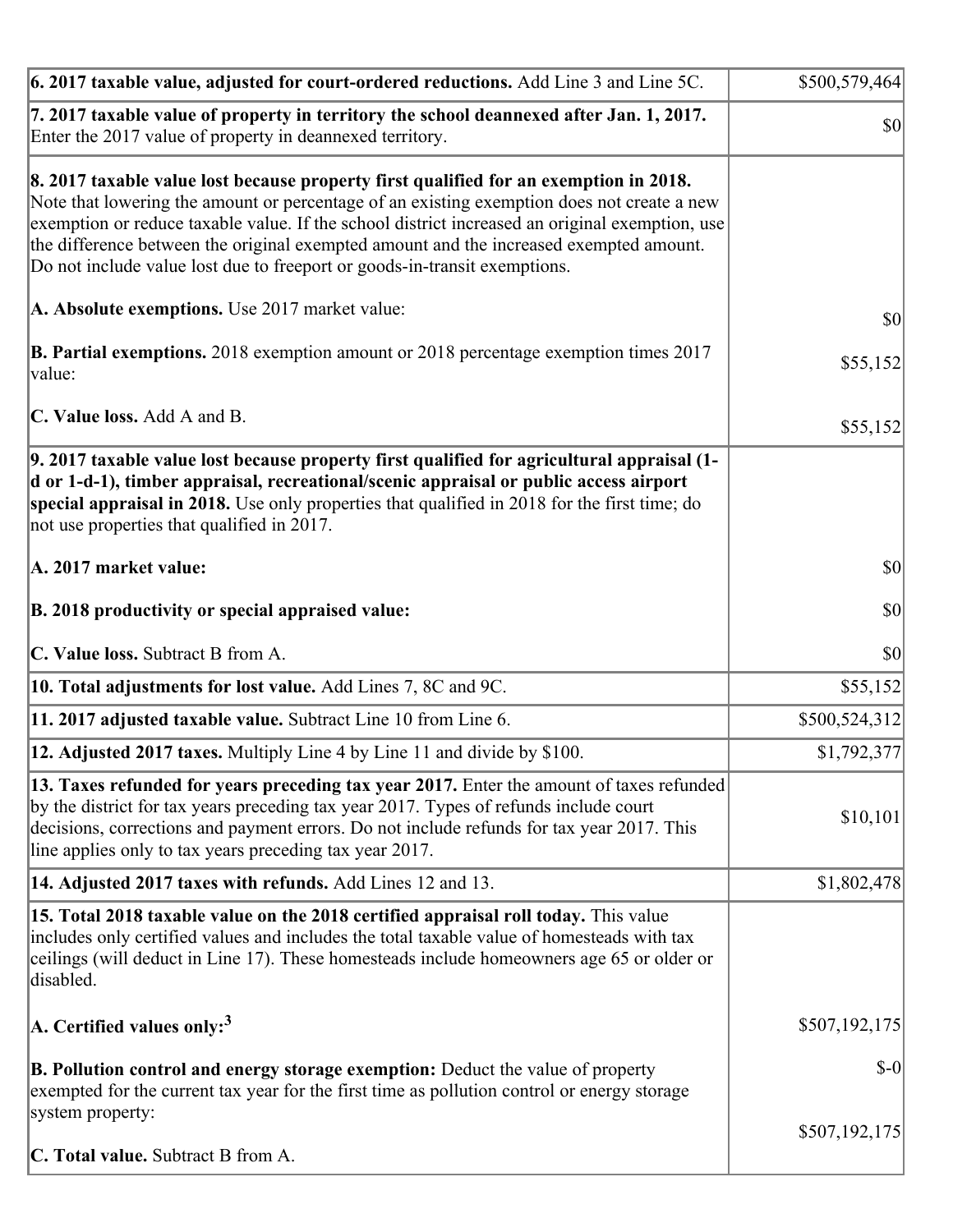| 16. Total value of properties under protest or not included on certified appraisal roll.                                                                                                                                                                                                                                                                                                                                                                                                                                                                                                                                                                                                                  |                  |
|-----------------------------------------------------------------------------------------------------------------------------------------------------------------------------------------------------------------------------------------------------------------------------------------------------------------------------------------------------------------------------------------------------------------------------------------------------------------------------------------------------------------------------------------------------------------------------------------------------------------------------------------------------------------------------------------------------------|------------------|
| A. 2018 taxable value of properties under protest. The chief appraiser certifies a list of<br>properties still under ARB protest. The list shows the appraisal district's value and the<br>taxpayer's claimed value, if any, or an estimate of the value if the taxpayer wins. For each of<br>the properties under protest, use the lowest of these values. Enter the total value.                                                                                                                                                                                                                                                                                                                        | $ 10\rangle$     |
| B. 2018 value of properties not under protest or included on certified appraisal roll.<br>The chief appraiser gives school districts a list of those taxable properties that the chief<br>appraiser knows about, but are not included in the appraisal roll certification. These<br>properties are not on the list of properties that are still under protest. On this list of<br>properties, the chief appraiser includes the market value, appraised value and exemptions for<br>the preceding year and a reasonable estimate of the market value, appraised value and<br>exemptions for the current year. Use the lower market, appraised or taxable value (as<br>appropriate). Enter the total value. | \$0              |
| C. Total value under protest or not certified: Add A and B.                                                                                                                                                                                                                                                                                                                                                                                                                                                                                                                                                                                                                                               | \$0              |
| 17. 2018 tax ceilings and Chapter 313 limitations.<br>A. Enter 2018 total taxable value of homesteads with tax ceilings. These include the<br>homesteads of homeowners age 65 or older or disabled. <sup>4</sup>                                                                                                                                                                                                                                                                                                                                                                                                                                                                                          | \$17,877,381     |
| B. Enter 2018 total taxable value of applicable Chapter 313 limitations when<br>calculating effective M&O taxes. Enter zero when calculating effective debt service taxes.<br>(Use these numbers on the advice of your legal counsel.) <sup>5</sup>                                                                                                                                                                                                                                                                                                                                                                                                                                                       | \$0              |
| $\mathbf C$ . Add A and B.                                                                                                                                                                                                                                                                                                                                                                                                                                                                                                                                                                                                                                                                                | \$17,877,381     |
| 18. 2018 total taxable value. Add Lines 15C and 16C. Subtract Line 17C.                                                                                                                                                                                                                                                                                                                                                                                                                                                                                                                                                                                                                                   | \$489,314,794    |
| 19. Total 2018 taxable value of properties in territory annexed after Jan. 1, 2017.<br>Include both real and personal property. Enter the 2018 value of property in territory<br>annexed by the school district.                                                                                                                                                                                                                                                                                                                                                                                                                                                                                          | \$0              |
| 20. Total 2018 taxable value of new improvements and new personal property located<br>in new improvements. New means the item was not on the appraisal roll in 2017. New<br>additions to existing improvements may be included if the appraised value can be<br>determined. New personal property in a new improvement must have been brought into the<br>school district after Jan. 1, 2017, and be located in a new improvement.                                                                                                                                                                                                                                                                        | \$1,895,412      |
| 21. Total adjustments to the 2018 taxable value. Add Lines 19 and 20.                                                                                                                                                                                                                                                                                                                                                                                                                                                                                                                                                                                                                                     | \$1,895,412      |
| 22. 2018 adjusted taxable value. Subtract Line 21 from Line 18.                                                                                                                                                                                                                                                                                                                                                                                                                                                                                                                                                                                                                                           | \$487,419,382    |
| <b>23. 2018 effective tax rate.</b> Divide Line 14 by Line 22 and multiply by \$100.                                                                                                                                                                                                                                                                                                                                                                                                                                                                                                                                                                                                                      | \$0.369800/\$100 |
| 24. 2018 effective tax rate for ISDs with Chapter 313 Limitations. Add together the<br>effective tax rates for M&O and debt service for those school districts that participate in an<br>applicable Chapter 313 limitations agreement.                                                                                                                                                                                                                                                                                                                                                                                                                                                                    | \$1.398500/\$100 |

 $2$ Tex. Tax Code Section 26.012(6)

<sup>&</sup>lt;sup>3</sup>Tex. Tax Code Section 26.012(6)

 ${}^{4}$ Tex. Tax Code Section 26.012(6)(A)(i)

 $5$ Tex. Tax Code Section 26.012(6)(A)(ii)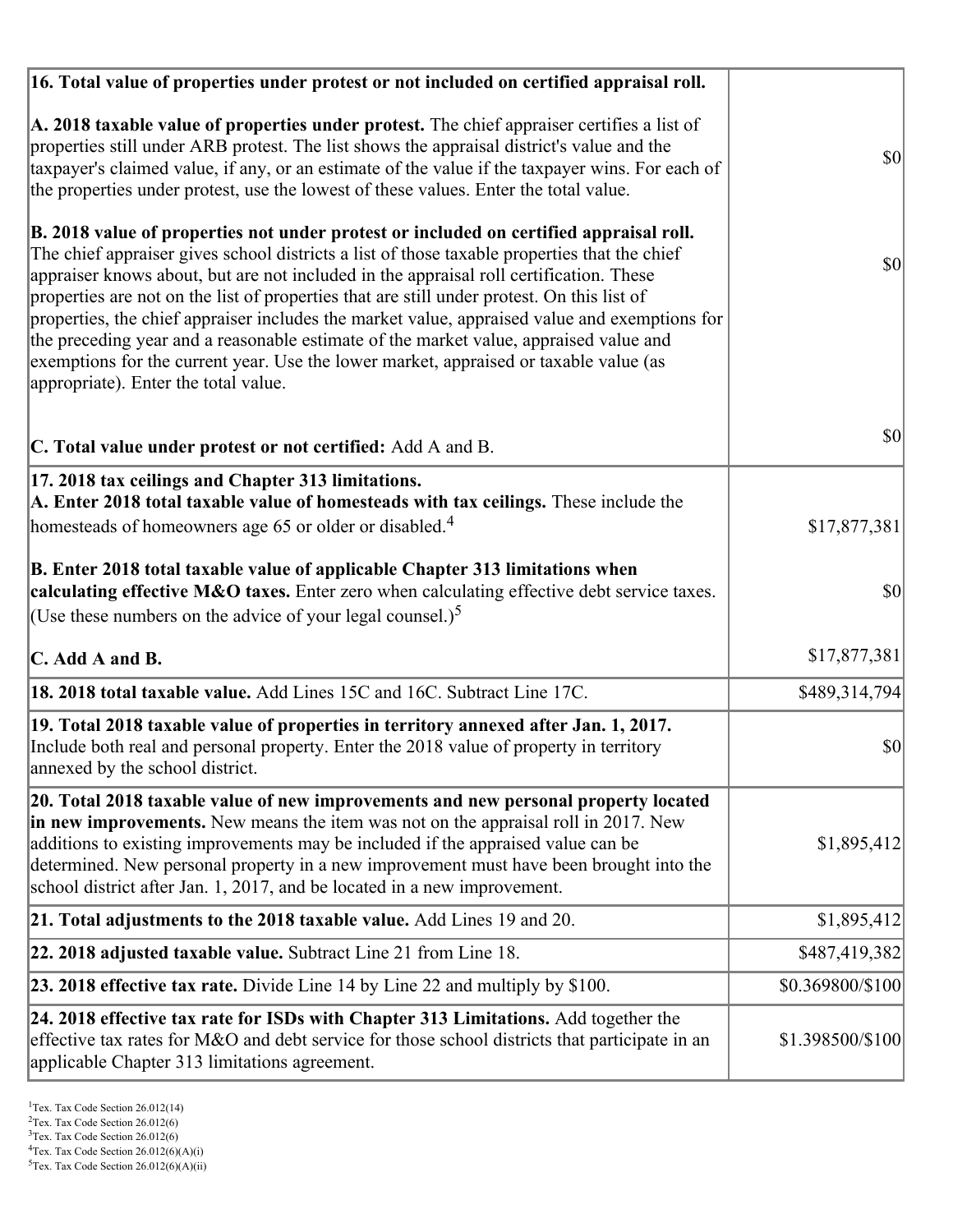## **STEP 2: Rollback Tax Rate**

Most school districts calculate a rollback tax rate that is split into two separate rates:

- 1. **Maintenance and Operations (M&O):** School districts must use the lesser amount of the following methods to calculate the M&O rate:
	- Four cents (\$0.04) PLUS current year's compression rate multiplied by \$1.50 (usually \$1) PLUS any additional cents approved by voters at a 2006 or subsequent rollback election; OR
	- Current year's compression rate multiplied by six cents (usually four cents) PLUS effective M&O rate which includes school formula funding calculations.<sup>6</sup>
- 2. **Debt:** The debt tax rate includes the debt service necessary to pay the school district's debt payments in the coming year. This rate accounts for principal and interest on bonds and other debt secured by property tax revenue.

In most cases the rollback tax rate exceeds the effective tax rate, but occasionally decreases in a school district's debt service will cause the effective tax rate to be higher than the rollback tax rate.

| <b>Rollback Tax Rate Activity</b>                                                                                                                                                                                                                                                                                                                                        | <b>Amount/Rate</b> |
|--------------------------------------------------------------------------------------------------------------------------------------------------------------------------------------------------------------------------------------------------------------------------------------------------------------------------------------------------------------------------|--------------------|
| 25. Maintenance and operations (M&O) tax rate. Enter \$1.50 OR the 2005 adopted<br>M&O rate if voters approved a rate higher than \$1.50.                                                                                                                                                                                                                                | \$1.500000/\$100   |
| $ 26.$ Multiply line 25 times $0.6667$                                                                                                                                                                                                                                                                                                                                   | \$1.0000/\$100     |
| 27. 2018 rollback $M&O$ rate. Use the lesser of the M $&O$ rate as calculated in Tax Code<br>Section $26.08(n)(2)(A)$ and (B).                                                                                                                                                                                                                                           | \$1.067953/\$100   |
| 28. Total 2018 debt to be paid with property tax revenue.<br>Debt means the interest and principal that will be paid on debts that:<br>$(1)$ Are paid by property taxes,<br>$(2)$ Are secured by property taxes,<br>$(3)$ Are scheduled for payment over a period longer than one year, and<br>$(4)$ Are not classified in the school district's budget as M&O expenses. |                    |
| A. Debt includes contractual payments to other school districts that have incurred debt on<br>behalf of this school district, if those debts meet the four conditions above. Include only<br>amounts that will be paid from property tax revenue. Do not include appraisal district budget<br>payments. Enter debt amount:                                               | \$1,723,675        |
| B. Subtract unencumbered fund amount used to reduce total debt.                                                                                                                                                                                                                                                                                                          | \$0                |
| C. Subtract state aid received for paying principal and interest on debt for facilities through<br>the existing debt allotment program and/or instructional facilities allotment program.                                                                                                                                                                                | \$0                |
| D. Adjust debt: Subtract B and C from A.                                                                                                                                                                                                                                                                                                                                 | \$1,723,675        |
| 29. Certified 2017 excess debt collections. Enter the amount certified by the collector.                                                                                                                                                                                                                                                                                 | $ 10\rangle$       |
| 30. Adjusted 2018 debt. Subtract line 29 from line 28D.                                                                                                                                                                                                                                                                                                                  | \$1,723,675        |
| 31. Certified 2018 anticipated collection rate. Enter the rate certified by the collector. If<br>the rate is 100 percent or greater, enter 100 percent.                                                                                                                                                                                                                  | 98.00%             |
| 32. 2018 debt adjusted for collections. Divide line 30 by line 31.                                                                                                                                                                                                                                                                                                       | \$1,758,852        |
| 33. 2018 total taxable value. Enter amount on line 18.                                                                                                                                                                                                                                                                                                                   | \$489,314,794      |
| 34. 2018 debt tax rate. Divide line 32 by line 33 and multiply by \$100.                                                                                                                                                                                                                                                                                                 | \$0.359452/\$100   |
| 35. 2018 rollback tax rate. Adds lines 27 and 34.                                                                                                                                                                                                                                                                                                                        | \$1.427405/\$100   |